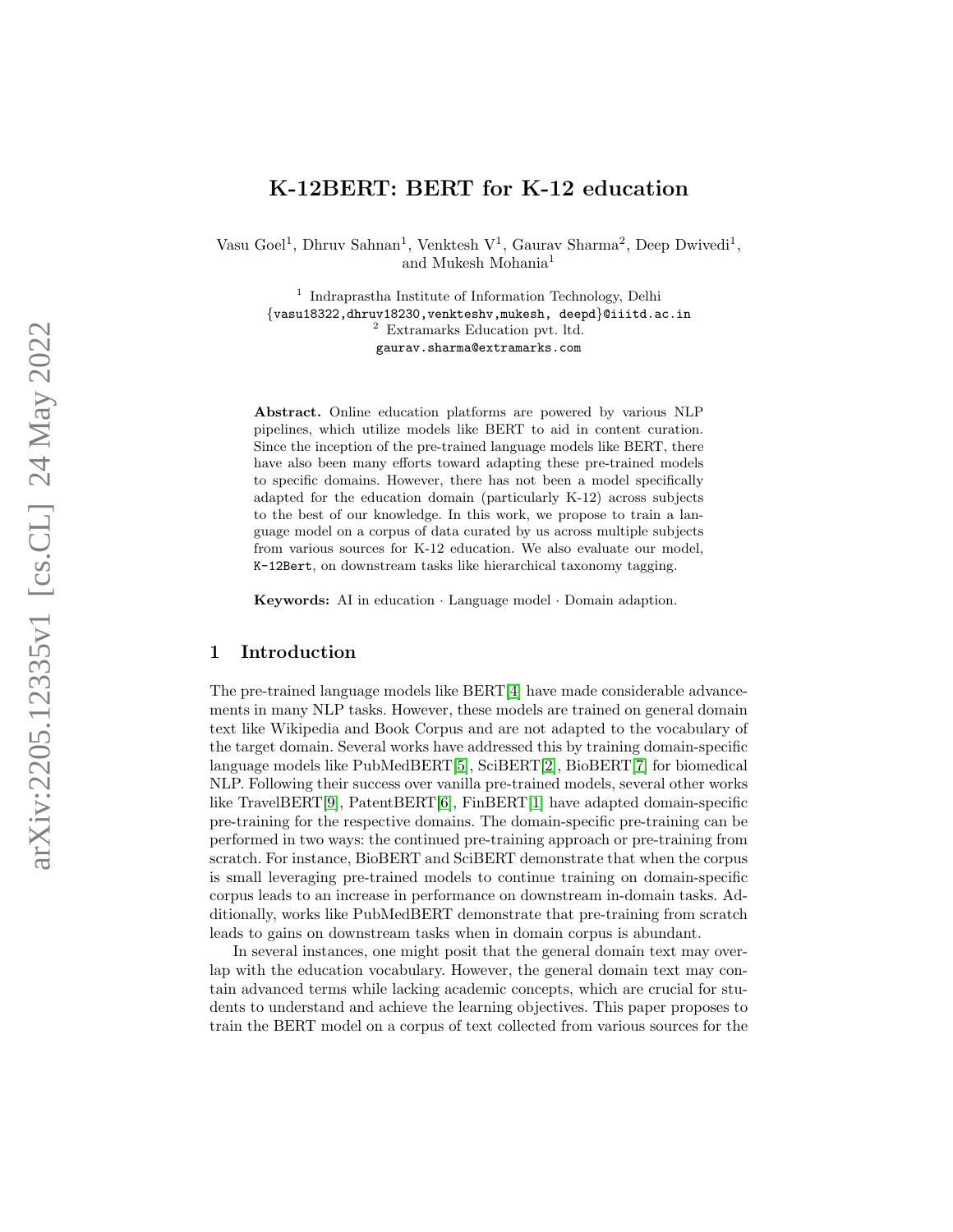2 Vasu Goel et al.

| Source                              | Content          | $#$ sentences |
|-------------------------------------|------------------|---------------|
| NCENT(India)                        | P, C, B, SS      | 15K           |
| Siyavulla.com (International)       | H. L             | 2K            |
| OpenStax.org (USA)                  | P, C, B          | 4Κ            |
| Learnchse.in (India)                | P, C, B, SS      | 19K           |
| $\overline{\text{CK-12.org}}$ (USA) | P, C, B, L, H, E | 14K           |
| KhanAcademy.org (USA)               | P, C, B, SS      | 282K          |
| Extramarks.com (India)              | P, C, B, H, SS   | 120K          |

<span id="page-1-0"></span>

|  |  | <b>Table 1.</b> Composition of our corpus. |  |  |  |
|--|--|--------------------------------------------|--|--|--|
|--|--|--------------------------------------------|--|--|--|

Physics (P), Chemistry (C), Biology (B), Social studies (SS), Physical science (H), Life science (L), Earth science (E)

K-12 education system across different geographic regions. We perform continued pre-training as the corpus is not abundant compared to other domains. In summary, the following are the core contributions of our work:

- We release a corpus for the K-12 education system as shown in Table [1.](#page-1-0)
- We perform continued pre-training of BERT on the K-12 corpus and evaluate on downstream tasks.
- Code and data are at <https://github.com/ADS-AI/K12-Bert-AIED-2022>

# 2 Methodology

### 2.1 Dataset

We curate our dataset from multiple online learning platforms that provide open access for research purposes. To the best of our knowledge, the dataset curated is the first of its kind due to the lack of a corpus of K-12 learning content suitable for language model training. Table [1](#page-1-0) describes the details of the datasets collected. The data collected ranges across different regions like the USA, India, and South Africa to avoid regional bias in the dataset. The data collected is as follows:

- For *NCERT* (*K*-12) (*India*) we used pdfminer<sup>[3](#page-1-1)</sup>, a python library for extracting information from NCERT PDFs[4](#page-1-2) .
- For Siyavulla, OpenStax, LearnCBSE, CK-12 we systematically scraped the webpages which contained information and picked out the chunks which contained meaningful information. Then we used the HTML parser present with BeautifulSoup4<sup>[5](#page-1-3)</sup> to break down the document into retrievable components and extract information from the paragraph tags.
- We accessed Khan Academy transcripts using the official APIs<sup>[6](#page-1-4)</sup>. Khan academy transcripts had informal language, which added to the noise since they are made for an online video educational setup which was filtered out.

<span id="page-1-1"></span><sup>3</sup> https://pypi.org/project/pdfminer2/

<span id="page-1-2"></span><sup>4</sup> https://ncert.nic.in/textbook.php

<span id="page-1-3"></span> $^5$ <https://www.crummy.com/software/BeautifulSoup/bs4>

<span id="page-1-4"></span> $^6$  <https://github.com/Khan/khan-api>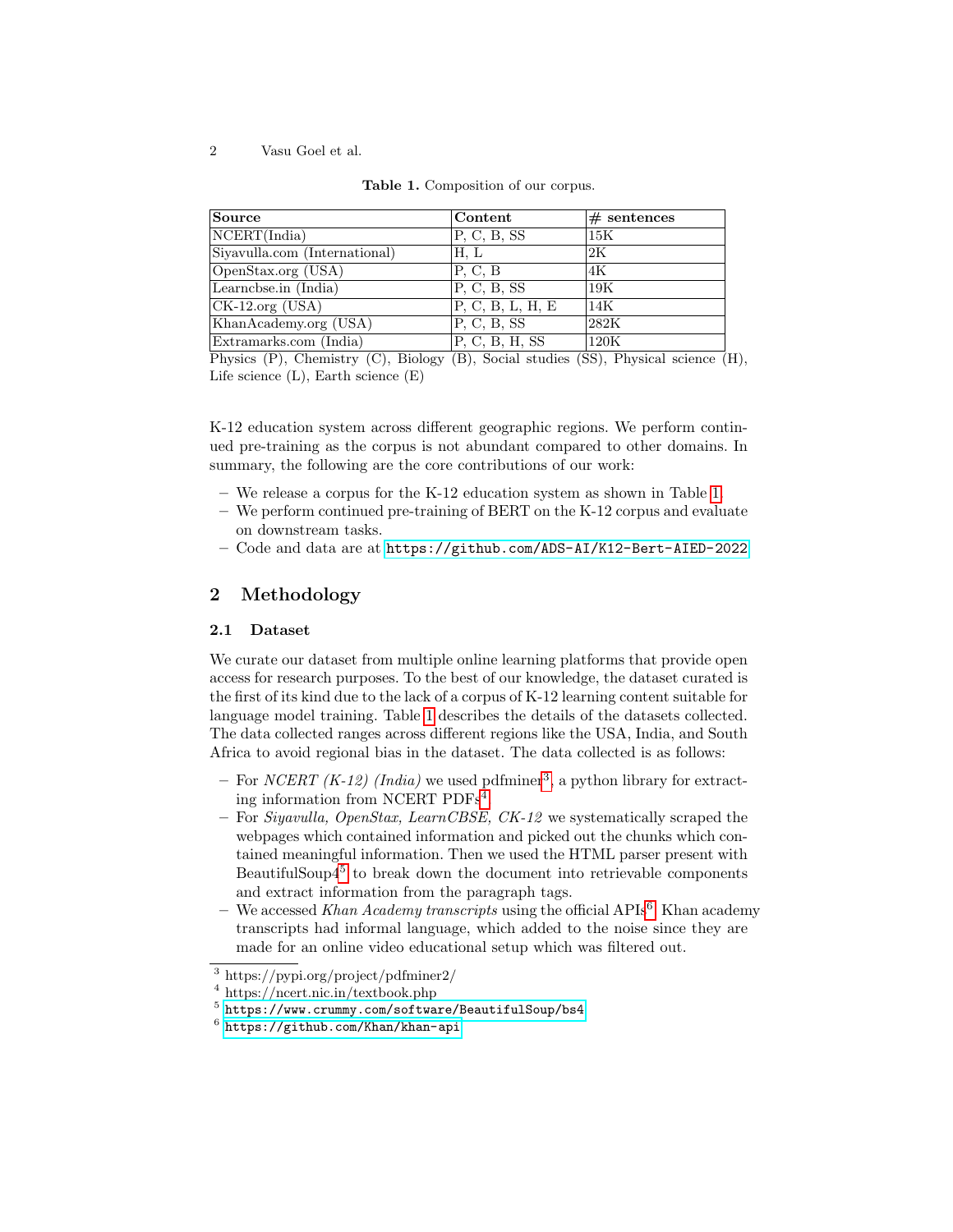| Dataset    | Model                        | R@5  | R@10 | R@15 | R@20 |
|------------|------------------------------|------|------|------|------|
| $\rm{ARC}$ | BERT+USE                     | 0.67 | 0.81 | 0.86 | 0.89 |
|            | BERT+Sent_BERT               | 0.65 | 0.77 | 0.84 | 0.88 |
|            | $BERT+K-12Sent$ BERT         | 0.68 | 0.81 | 0.87 | 0.90 |
|            | $K-12Bert+USE$               | 0.65 | 0.78 | 0.85 | 0.88 |
|            | K-12Bert+Sent_BERT           | 0.68 | 0.82 | 0.87 | 0.90 |
|            | K-12Bert+K-12Sent_BERT       | 0.68 | 0.81 | 0.86 | 0.90 |
| QC-Science | BERT+USE                     | 0.86 | 0.92 | 0.95 | 0.96 |
|            | BERT+Sent_BERT               | 0.85 | 0.93 | 0.95 | 0.97 |
|            | BERT+K-12Sent_BERT           | 0.88 | 0.94 | 0.96 | 0.97 |
|            | $K-12\text{Bert}+\text{USE}$ | 0.84 | 0.91 | 0.94 | 0.96 |
|            | K-12Bert+Sent_BERT           | 0.88 | 0.93 | 0.95 | 0.97 |
|            | K-12Bert+K-12Sent_BERT       | 0.88 | 0.94 | 0.96 | 0.97 |

<span id="page-2-1"></span>Table 2. Performance comparison (Recall@K) of K-12Bertwith other baselines.

– The Extramarks (EM) transcripts were made available by Extramarks in .docx format and had content in Hindi and English. We filtered out the text containing Roman Hindi characters by comparing their unicode values. Using pyenchant<sup>[7](#page-2-0)</sup> library, we run spellcheck on the words and maintain a count of approved words by the spell checker. Finally, we extract sentences that have more approved words than rejected words.

#### 2.2 Continued pre-training

Due to the constraint on the data available in this domain, we decided to continue pre-training. For our current experiment, we do not update the existing vocabulary. Using the existing BERT vocabulary allows the model to capture diverse information and be well suited for education-related tasks. The data that we scraped had discontinuity in sentences due to the scraping mechanism, which is a downside for NSP (Next Sentence Prediction) objective. Hence, for training K-12Bert , we use only the MLM (Masked Language Modeling) objective. To make the training resource-efficient, we utilize training techniques like Gradient Checkpointing, Gradient Accumulation, and mixed-precision training, proven to save GPU memory and speed up training. We continue the pre-training for 10 epochs over a batch size of 32 and gradient accumulation step size of 4. This setup allowed us to train our setup over 2 GPUs of 16GB memory each. We performed extensive experiments by training our model over different combinations of curated datasets. We achieved the best performance when the model was trained over Siyavulla, OpenStax, LearnCBSE, Ck-12.org, and EM transcripts.

#### 3 Results

To validate the training of K-12Bert we test it on the automated question tagging task for education domain. We evaluate our model on the task presented

<span id="page-2-0"></span><sup>7</sup> https://pypi.org/project/pyenchant/